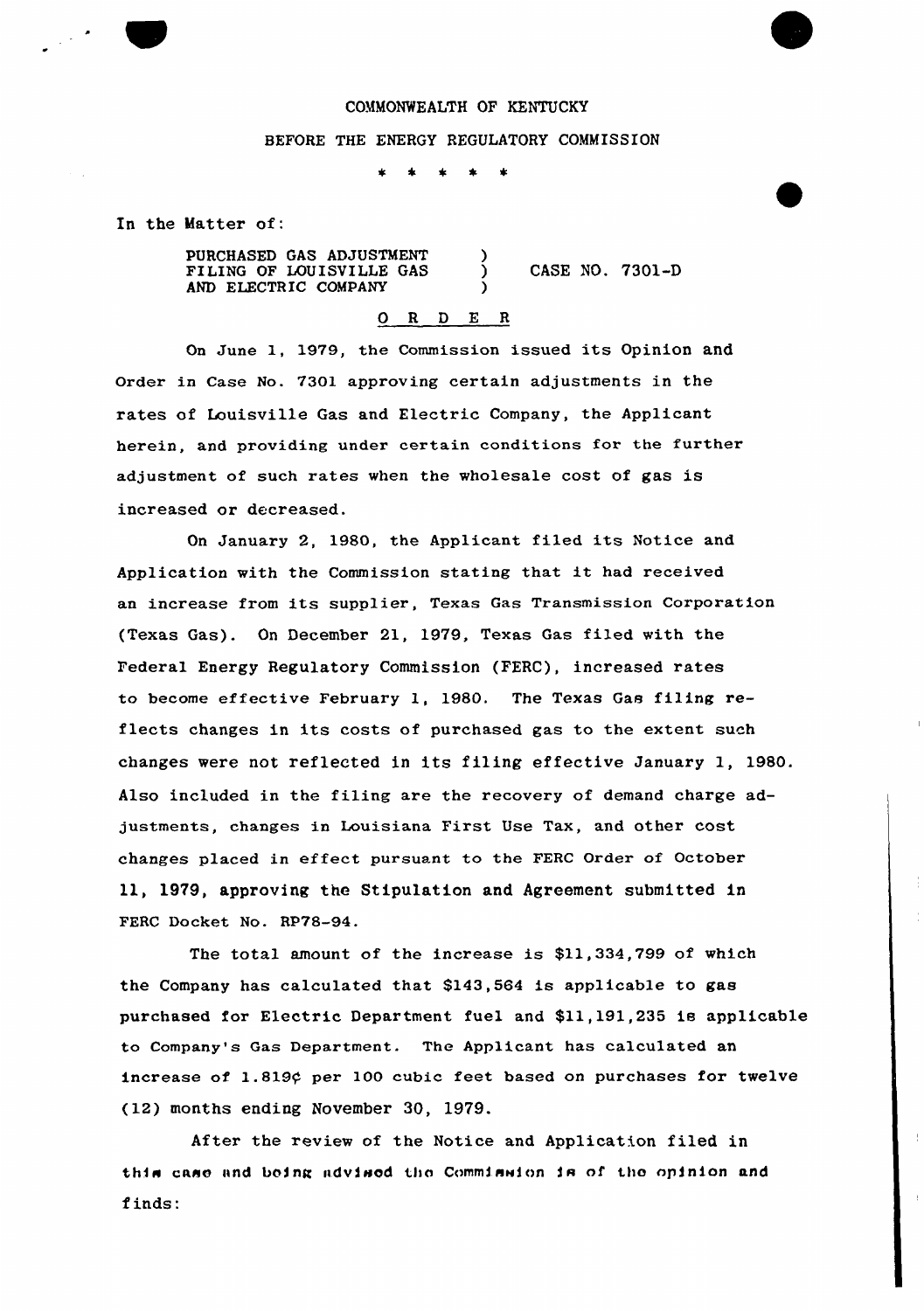(1) That the Energy RegulatOry Commission is being asked to approve a price increase already approved by the Federal Energy Regulatory Commission when it granted the Applicant's supplier, Texas Gas, a wholesale gas cost increase. We are of the opinion that failure to allow this increase to be passed through to its retail consumers on a timely basis would be unfair and unjust to the Company and would ultimately result in higher rates to their consumers in any event. The Commission has (in writing) indicated its opposition to the procedures and regulations used by the Federal agency in approving these supplier increases since 1975. We continue to be opposed and are continuing to seek alternative ways to overcome the regulatory inequities which have such a direct impact on the retail consumers.

(2) That the Applicant's supplier, Texas Gas, has filed for increased rates to become effective February 1, 1980.

(3) That the Application filed January 2, 1980, ref1ected Texas Gas's rates as filed with the FERC on December 21, 1979, to be effective February 1, 1980.

(4) That the magnitude of this filing exposes the Applicant to substantia1 under-recovery of its gas costs if the rates are not implemented in a timely manner.

(5) That the Commission should waive its policy of requiring evidence of FEBC acceptance in this case and allow the Applicant to place into effect, subject to refund, the rates set out in Finding (8).

(6) That the Applicant's adjustment in rates under the Puxchased Gas Adjustment provisions appxoved by the Commission in its Order in Case No. 7301, dated June 1, 1979, is fair, just and reasonable and in the pub1ic interest and should be effective with gas supplied on and after the date the increased cost of who1esa1e gas becomes effective.

(7) That an increase of 1.819 $\varphi$  per 100 cubic feet in Applicant's Purchased Gas Adjustment is proper to give effect to the Texas Gas rate increase.

 $-2-$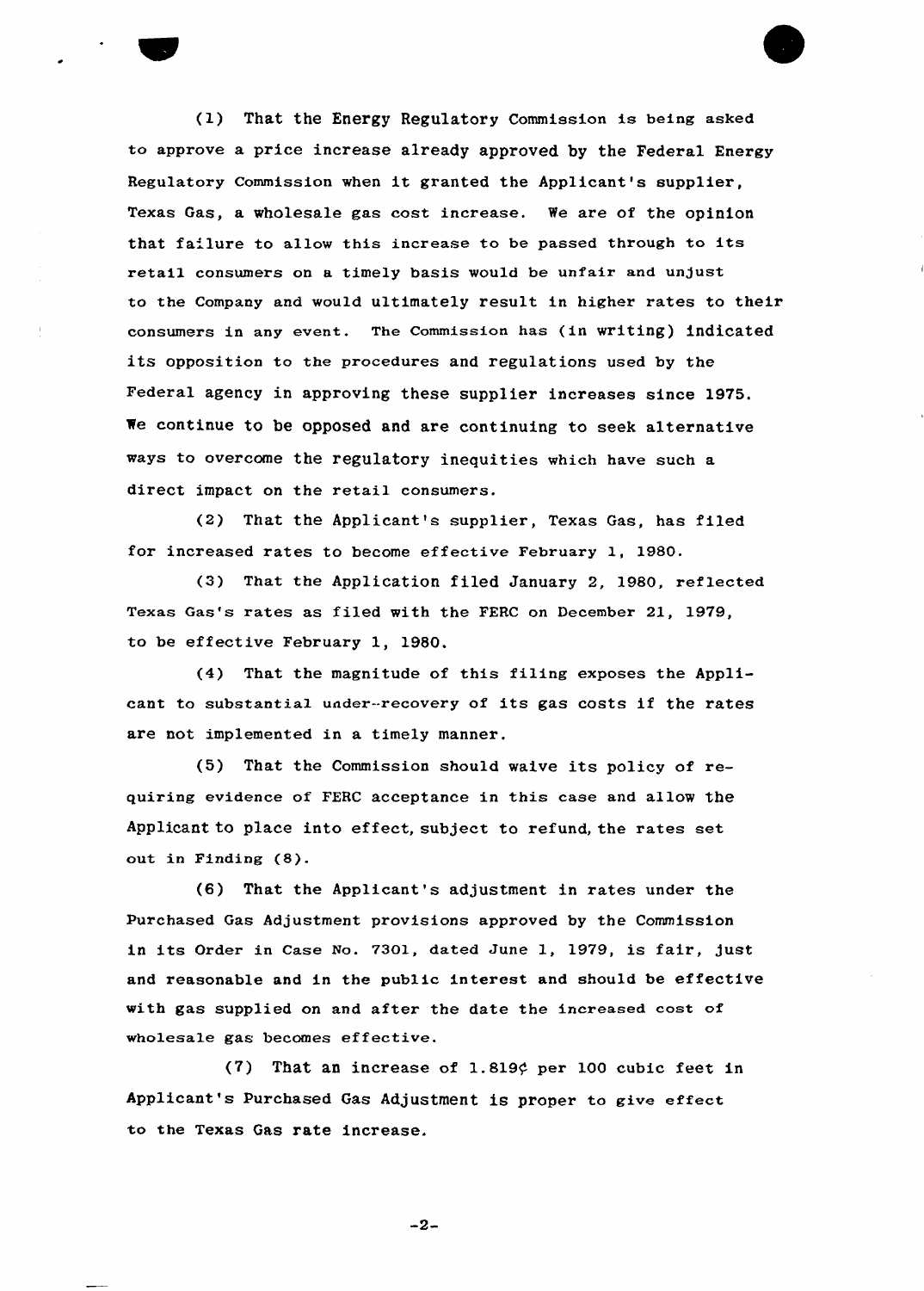| (8) That the Purchased Gas Adjustment of the Applicant                                                                                                          |        |
|-----------------------------------------------------------------------------------------------------------------------------------------------------------------|--------|
| shall be adjusted to the following, effective February 1, 1980.                                                                                                 |        |
| PGA corresponding to Base Supplier Rate                                                                                                                         | 5.880C |
| Refund Factor effective August 1, 1979,<br>and continuing for twelve months or<br>until Company has discharged its re-<br>fund obligation from Case No. 7301-A  | (.062) |
| Refund Factor effective October 1, 1979,<br>and continuing for twelve months or<br>until Company has discharged its re-<br>fund obligation from Case No. 7301-B | (.030) |
| Total Adjustment Per 100 Cubic Feet                                                                                                                             | 5.788¢ |
| IT IS THEREFORE ORDERED that the Purchased Gas Adjustment                                                                                                       |        |

sought by the Applicant as set out in Finding (8) above be and the same is hereby approved to be effective. subject to refund, with gas supplied on and after the date the increased cost of wholesale gas becomes effective.

IT IS FURTHER ORDERED that Louisville Gas and Electric Company shall maintain its records in such manner as will enable it, or the Commission, or any of its customers to determine the amount to be refunded and to whom due in the event a refund is ordered by the Commission.

IT IS FURTHER ORDERED that within thirty (30) days after the date of this Order, the Applicant shall file with this Commission its revised tariff sheets setting out the rates approved herein.

IT IS FURTHER ORDERED that for the purpose of the future Application of the Purchased Gas Adjustment Clause of Applicant the base rate for purchased gas shall be:

|                                                           | Monthly Demand Commodity<br>Charge | Charge  |
|-----------------------------------------------------------|------------------------------------|---------|
| Texas Gas Rate G-4                                        | \$2.56                             | 202.13¢ |
| IT IS FURTHER ORDERED that the information furnished this |                                    |         |

Commission by Applicant in this case constitutes full compliance with the Commission's Order in Case No. 7301 and any other information ordinarily required to be filed under the commission's Rules is hereby waived.

 $-3-$